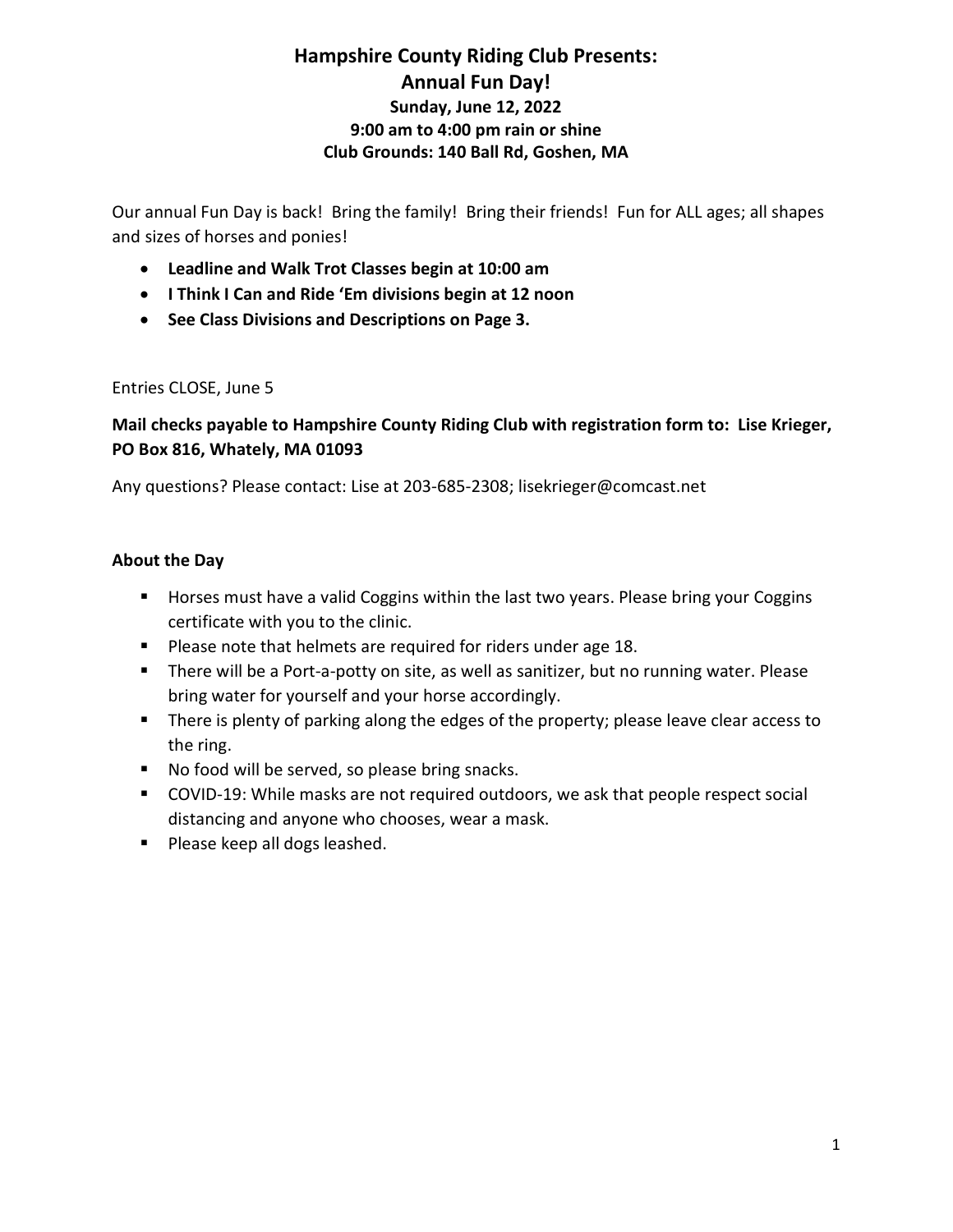# HCRC June 12, 2022 Fun Day Registration

| Current Member (Circle One): Y N                                                                                                                                                                                                                                                                                                                                                                                                                                                                                                                   |
|----------------------------------------------------------------------------------------------------------------------------------------------------------------------------------------------------------------------------------------------------------------------------------------------------------------------------------------------------------------------------------------------------------------------------------------------------------------------------------------------------------------------------------------------------|
|                                                                                                                                                                                                                                                                                                                                                                                                                                                                                                                                                    |
|                                                                                                                                                                                                                                                                                                                                                                                                                                                                                                                                                    |
|                                                                                                                                                                                                                                                                                                                                                                                                                                                                                                                                                    |
|                                                                                                                                                                                                                                                                                                                                                                                                                                                                                                                                                    |
|                                                                                                                                                                                                                                                                                                                                                                                                                                                                                                                                                    |
| <b>Payment Information</b>                                                                                                                                                                                                                                                                                                                                                                                                                                                                                                                         |
| Checks payable to Hampshire County Riding Club and mailed with registration form to Lise<br>Krieger, PO Box 816, Whately, MA 01093                                                                                                                                                                                                                                                                                                                                                                                                                 |
| ◯ HCRC Member: \$20 () Non-Member - \$25<br>Cost:                                                                                                                                                                                                                                                                                                                                                                                                                                                                                                  |
| ________ Total Enclosed                                                                                                                                                                                                                                                                                                                                                                                                                                                                                                                            |
| Circle the events you are entering:                                                                                                                                                                                                                                                                                                                                                                                                                                                                                                                |
| LEAD LINE: 1) Candy Grab 2) Flag Race 3) Big M 4) Cloverleaf Race 5) Magazine Race 6) Izzy<br><b>Dizzy</b>                                                                                                                                                                                                                                                                                                                                                                                                                                         |
| WALK-TROT: 7) Candy Grab 8) Flag Race 9) Big M 10) Cloverleaf Race 11) Magazine Race 12)<br><b>Izzy Dizzy</b>                                                                                                                                                                                                                                                                                                                                                                                                                                      |
| [I Think I Can and Ride 'Em divisions begin after class 12]                                                                                                                                                                                                                                                                                                                                                                                                                                                                                        |
| I THINK I CAN: 13) Cloverleaf Race 14) Big M 15) Flag Race 16) Figure 8 Barrels 17) Pony Express<br>18) Magazine Race 19) Izzy Dizzy                                                                                                                                                                                                                                                                                                                                                                                                               |
| RIDE EM COWBOY/COWGIRL: 20) Cloverleaf Race 21) Big M 22) Flag Race 23) Figure 8 Barrels 24)                                                                                                                                                                                                                                                                                                                                                                                                                                                       |
| <b>Pony Express</b> 25) Magazine Race 26) Izzy Dizzy                                                                                                                                                                                                                                                                                                                                                                                                                                                                                               |
| <b>Liability Waiver</b>                                                                                                                                                                                                                                                                                                                                                                                                                                                                                                                            |
| Under Massachusetts law, an equine professional is not liable for an injury to, or the death of, a participant in equine activities,<br>pursuant to Chapter 128, Sec 2D of the MA General laws. I understand fully that participation in activities with horses involves a<br>high risk that could potentially result in serious injury or death. I hereby acknowledge that I am participating at my own risk and<br>agree to make no claims against Hampshire County Riding Club, or against its officers or members, nor against any land owner, |

over whose property members are permitted to pass, for any liability, damage or injury or loss of life, including legal fees that may occur to myself, my horse, or loss or damage, to any article or transportation vehicles I use to participate in Hampshire County Riding Club activities. Signature: \_\_\_\_\_\_\_\_\_\_\_\_\_\_\_\_\_\_\_\_\_\_\_\_\_\_\_\_\_\_\_\_\_\_\_\_\_\_\_\_\_\_\_\_\_\_\_\_\_

Name: \_\_\_\_\_\_\_\_\_\_\_\_\_\_\_\_\_\_\_\_\_\_\_\_\_\_\_\_\_\_\_\_\_\_\_\_\_\_\_\_\_\_\_\_\_\_\_\_\_\_\_\_\_ Date: \_\_\_\_\_\_\_\_\_\_\_\_\_\_\_\_\_\_\_\_\_

Date  $Rec'd:$  / Ck #: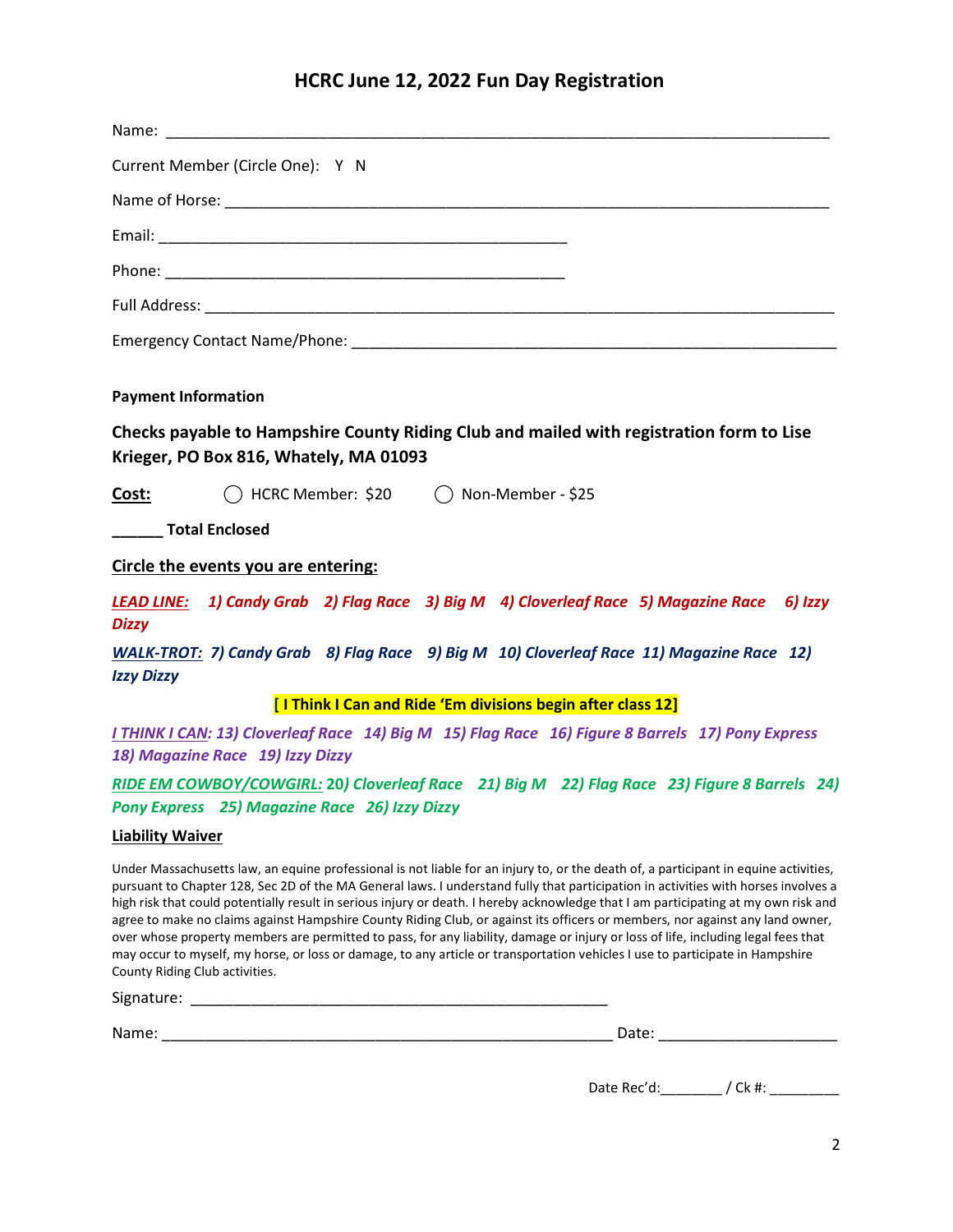## HCRC Fun Day Details

#### Leadline and Walk Trot will start at 10 AM; I Think I Can and Ride 'Em will follow.

### **DIVISIONS**

Leadline- For riders age 10 and under who need a leader to participate safely.

Walk Trot-For all ages of riders who do not want to canter/lope. 10 second penalty added for canter breaks.

**I Think I Can-** For all ages of riders who may want to try a canter/lope but may not want to go too fast.

Ride 'Em Cowboy or Cowgirl- For all ages of riders who may want to go as fast as they want to, but in a safe and controlled manner. Any gait is allowed. Safety emphasized!

## CLASS DESCRIPTIONS

BIG M- Starting with either right or left barrel, then around the barrel in the center of the ring, finishing by rounding the last barrel not yet passed as you return to the time line.

CANDY GRAB- Ride around the outside of the two barrels, on top of each barrel is a bucket of candy. The leader of the horse will pick up the bucket of candy; rider will take a piece out of each bucket. Leader may carry the candy so the rider's hands are free.

CLOVERLEAF BARRELS- Start from the left or the right and go around the closest two barrels first, then to the farthest barrel at the end, then ride back. Do a full circle around each barrel in a cloverleaf pattern. You will need to go to the far side of the barrel to complete a circle around each one.

FIGURE 8 BARRELS- Ride straight past 2 barrels set a distance apart in the center of the ring, then ride a figure 8 around both barrels, finish by riding straight past both barrels on the opposite side towards time line.

FLAG RACE- Ride around the outside of the two barrels, pick up flag from first barrel and put in bucket on top of second barrel and ride back to time line.

IZZY DIZZY- Last class of the division just for fun! Ride to the far end of the ring where handlers will be ready to hold horses, dismount, put head down on baseball bat and spin a certain number of times before racing back to time line on foot. Leadline spins 3 times, walk trot spins 8 times, other riders spin 10 times.

**MAGAZINE RACE-** Riders line up on start line, race towards back of ring where there will be a magazine waiting for each rider. As riders are heading towards magazines, a page number will be called out. Riders dismount, pick up the magazine, tear out only that specific page and run back to the time line. Leadline and walk trot will have handlers waiting to hold their horses so riders return on foot. Other riders may either remount or run leading horses, personal preference.

PONY EXPRESS-This class has two people and two horses. The first rider will be carrying saddle bags, they will ride up to the second rider waiting at the far end of arena and hand the saddle bags off to them. The second rider will ride back down to the time line.

#### Class order:

#### Leadline and Walk Trot classes: 1, 7, 2, 8, 3, 9, 4, 10, 5, 11, 6, 12

#### followed by

I Think I Can and Ride 'Em classes: 13, 20, 14, 21, 15, 22, 16, 23, 17, 24, 18, 25, 19, 26